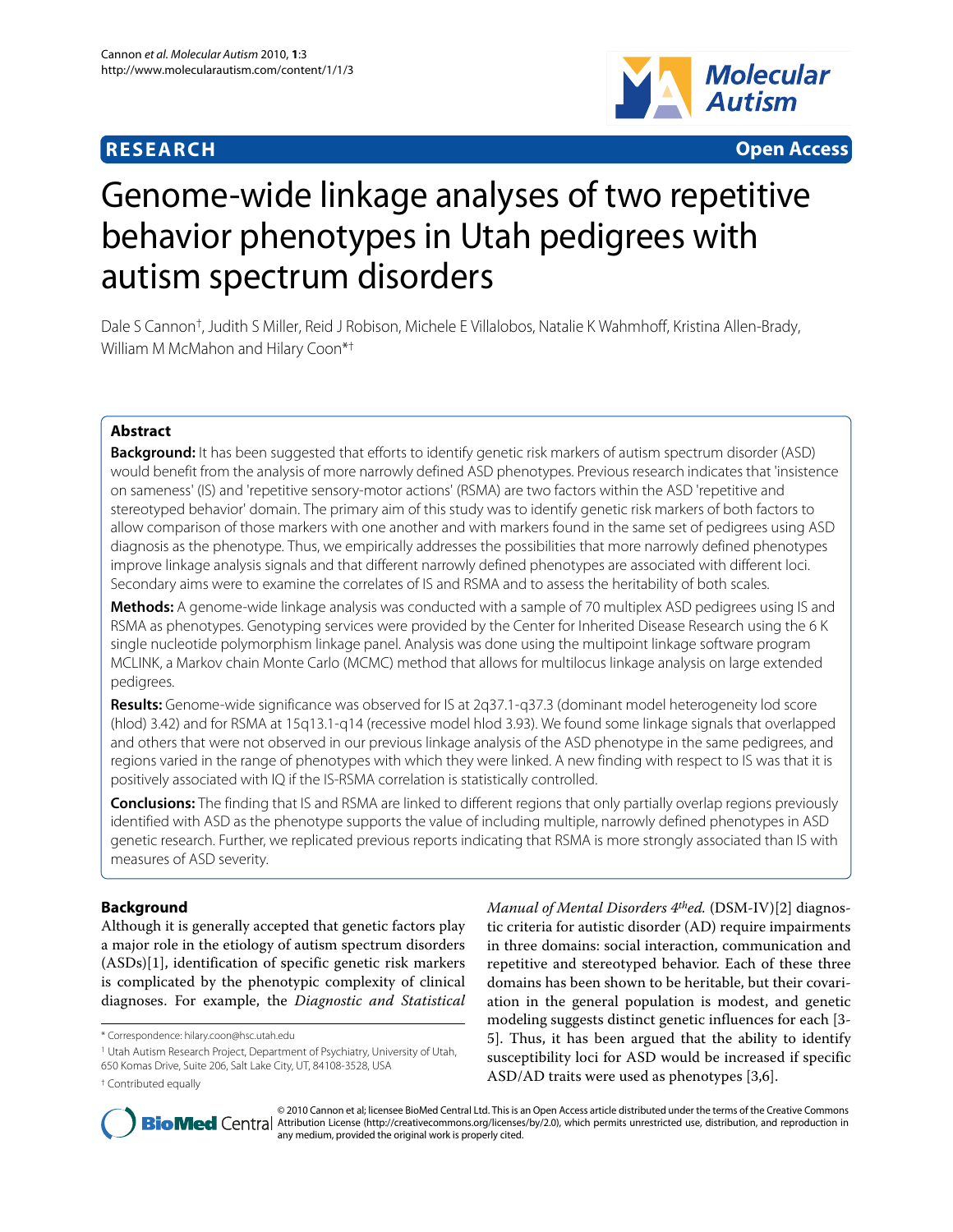Specific ASD/AD traits have been employed in genetic studies most often either to stratify pedigrees for linkage analysis or as the dependent variable in association tests for specific alleles. For example, the first approach has found stronger ASD linkage signals in pedigrees with more abnormal levels of phrased speech delay [\[7](#page-10-5),[8](#page-10-6)], repetitive behavior [[9-](#page-10-7)[11\]](#page-11-0) and savant skills [[12\]](#page-11-1), but there have been failures in replication [\[13](#page-11-2)]. The second approach has resulted in significant genotype associations with repetitive behavior [[14](#page-11-3)[-16](#page-11-4)]. A third, less common approach has been to use the specific trait as a quantitative or qualitative phenotype in linkage analyses. For example, we used the Social Reciprocity Responsiveness Scale (SRS) [\[17](#page-11-5)] score as the phenotype in linkage analyses of multiplex ASD pedigrees (Coon *et al*., Genome-wide linkage using the Social Responsiveness Scale (SRS) in Utah autism pedigrees, submitted). Although each of these methods has merit, it should be noted that the first method attempts to reduce heterogeneity of the diagnostic phenotype by stratification on a specific trait, whereas the second and third approaches seek to identify risk markers for the trait itself.

Repetitive and stereotyped behavior is a promising candidate for further genetic study because it probably comprises at least two even more specific phenotypes that differ in their behavioral correlates, familiality, and relation to genetic linkage with ASD. The 'restricted and repetitive stereotyped behavior' (RRSB) domain of the Autism Diagnostic Interview--Revised (ADI-R) [[18](#page-11-6),[19\]](#page-11-7) is a well-accepted measure of the repetitive behavior phenotype. To uncover the factor structure of RRSB, a variety of factor analytic techniques have been used with different subsets of RRSB items and with study populations that differ in ASD severity and ethnicity [\[11](#page-11-0)[,20](#page-11-8)-[25](#page-11-9)]. Remarkably, in spite of their methodological differences, these analyses converge on a two-factor solution comprising 'repetitive sensory-motor actions' (RSMA) and 'insistence on sameness' (IS). RSMA items investigate repetitive physical mannerisms and unusual sensory interests, whereas IS items investigate compulsive behaviors. There are two exceptions to the common two-factor solution. First, an exploratory factor analysis of RRSB items [\[26\]](#page-11-10) recovered essentially the same RSMA and IS factors but also found a third factor ('circumscribed interests'). This finding does not detract from the conclusion that RRSB comprises RSMA and IS, but rather suggests that RRSB may measure additional factors as well. Second, a principal components analysis of all ADI-R items identified six factors, including a 'compulsions' factor that contained some items from both the IS and RSMA factors, and a 'social intent' factor that combined social interaction items with the RSMA item of 'hand and finger mannerisms' [[27](#page-11-11)]. Despite this, the preponderance of statistical evidence indicates that RSMA and IS are distinct factors within the RRSB domain.

It is well established that IS and RSMA have different patterns of relationship with other ASD traits. Specifically, RSMA, but not IS, has been reported to be associated with lower IQ, less adaptive behavior, and later age of appearance of first words and phrases [[6,](#page-10-4)[20,](#page-11-8)[21\]](#page-11-12), which suggests that RSMA may be more correlated with ASD severity [\[6\]](#page-10-4). These findings support the validity of treating IS and RSMA as different phenotypes.

There is more empirical support for a genetic effect on IS than on RSMA. Whereas modest evidence of familial concordance occurs for IS, no reported concordance occurs for RSMA [[21,](#page-11-12)[25\]](#page-11-9). Thus, the IS factor may account for earlier findings that RRSB is familial [[28,](#page-11-13)[29\]](#page-11-14). Indeed, Silverman *et al*. [[28\]](#page-11-13) reported that RRSB categories that include IS items were familial, whereas those that include RSMA items were not. Further, a linkage analysis across the 15q11-q13 region in a subset of families with the highest IS scores resulted in increased LOD scores for AD [\[11](#page-11-0)] over scores obtained without stratification. By contrast, stratification on RRSB or RSMA did not increase lod scores. Finally, obsessive compulsive disorder (OCD) features in parents were associated with IS, but not RSMA, in children with AD [[30](#page-11-15)], which suggests that IS may be part of a broader autism phenotype of obsessive behavior.

We are not aware of previous genetic linkage studies with either IS or RSMA as the phenotype. The primary aim of the present study was to perform a genome-wide linkage analysis with both IS and RSMA as phenotypes using large extended ASD pedigrees. Thus, our goal was to identify genetic risk regions for IS and RSMA in ASD cases rather than to stratify on IS and RSMA to reduce ASD heterogeneity. Because IS and RSMA data were available only for ASD cases rather than for all pedigree members, we focused our analyses on these specific phenotypes in ASD cases and did not include clinically unaffected family members in this study. Signals obtained with these phenotypes were compared with those found in the same set of pedigrees using ASD diagnosis [[31\]](#page-11-16). Contrasting results obtained with IS and RSMA with those obtained by ASD categorical diagnosis addresses empirically the possibilities that more narrowly defined phenotypes improve linkage analysis signals, and that different narrowly defined phenotypes are associated with different loci. Secondary aims were to examine the correlates of IS and RSMA and to assess the heritability of both scales.

# **Methods**

This study has ongoing approval from the University of Utah institutional review board (IRB). All adults participating in the research signed informed consent docu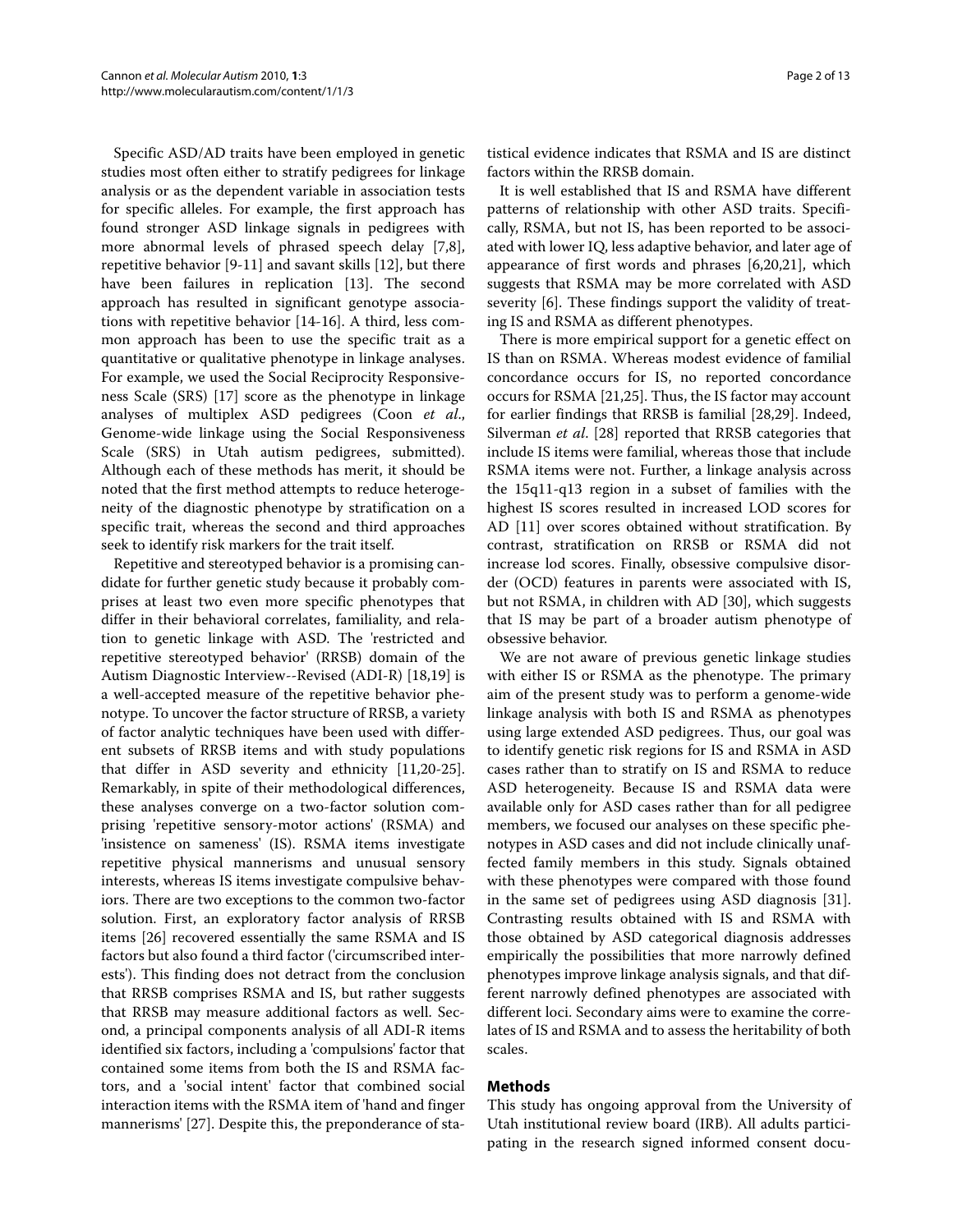ments. All subjects under the age of 18 signed assent documents and their parents or guardians signed parental permission documents. These documents were approved by the University of Utah IRB.

#### **Subjects**

Subjects were members of 70 pedigrees having at least two family members with ASD. In total, 653 subjects were genotyped, 192 of whom had a study diagnosis of ASD. Study diagnosis was based in almost all instances on both the ADI-R [\[18](#page-11-6)[,19](#page-11-7)] and the Autism Diagnostic Observation Schedule-Generic (ADOS-G) [[32](#page-11-17)]. These pedigrees were used in our recent genome-wide linkage analyses of ASD [\[31\]](#page-11-16). All of the families studied are part of the Utah collection of multiplex ASD pedigrees. We did not include pedigrees from other collections or repositories. Additional sample characteristics including pedigree sizes, ascertainment and assessment methods were reported previously [\[31](#page-11-16)].

## **Phenotypes**

#### **RSMA and IS scales**

RSMA and IS scales were derived from the RRSB domain of the ADI-R, which was available for 183 subjects with a study diagnosis of ASD. RSMA and IS items were ADI-R items that reliably loaded on one scale or the other in previous factor analytic studies [[11](#page-11-0),[20](#page-11-8)[-25\]](#page-11-9). For both scales, scores were the unweighted sum of ADI-R item 'ever' ratings of 0-3. We believe this method of scoring the two scales is less susceptible to chance inter-item correlations in our data than would be factor scales derived from our data alone. RSMA items included 'hand and finger mannerisms', 'unusual sensory interests', 'repetitive use of objects', 'complex mannerisms' and 'rocking'. IS items included 'difficulties with minor changes in personal routine or environment', 'resistance to trivial changes in environment' and 'compulsions/rituals'.

#### **Language delay**

Items from the ADI-R ('age of first words' and 'age of first phrases') were used to assess language delay in ASD cases. For parents who indicated normal onset but who could not remember the exact ages, values were set to 23 months for words and 32 months for phrases (acquiring language after these ages is considered abnormal on the ADI-R). For parents who indicated delayed onset but could not remember the exact ages, values were set to 1.5 standard deviations above the mean. For subjects who never acquired language, values were set to 3 standard deviations above the mean.

## **Intellectual function**

IQ was measured in subjects with ASD using an assessment instrument appropriate for the subject's age and developmental level. IQ measures included the Wechsler Intelligence Scale for Children, 3rd revision (WISC-III)

[\[33](#page-11-18)], the Wechsler Adult Intelligence Scale, 3rd revision (WAIS-III) [\[34](#page-11-19)], the Differential Abilities Scale (DAS) [\[35](#page-11-20)] and the Mullen Scales of Early Development [[36](#page-11-21)]. **SRS**

The SRS is a quantitative measure of social ability ranging continuously from significantly impaired to above-average social abilities [[17](#page-11-5)]. Although the SRS can be used with a general population, in our study the SRS was used only with ASD cases. The SRS mannerisms scale, which contains items that measure stereotypical behaviors and restricted interests, was used to determine whether IS or RSMA was more highly associated with another accepted measure of repetitive behavior in ASD cases.

## **Genotyping**

Genotyping services were provided by the Center for Inherited Disease Research (CIDR), using the 6 K single nucleotide polymorphism (SNP) linkage panel. Methods and quality control procedures have been described in detail previously [\[31](#page-11-16)]. After quality control, there were genotypes from 6,044 SNPs on 653 pedigree members who were members of 67 informative families. Eliminating linkage disequilibrium (LD) between markers in linkage studies has been strongly recommended, as falsepositive results can occur in the presence of LD, particularly with extended multigenerational pedigrees for which ancestral genotypes are unavailable [\[37\]](#page-11-22). Recommended thresholds of acceptable LD vary, but a pair-wise r2 value of 0.05 between SNPs has been supported with extensive simulation studies [[37\]](#page-11-22). Therefore, before linkage analysis, we screened SNPs for LD using the PLINK software package [[38](#page-11-23)], which recursively removes SNPs within a sliding window. We set a window size of 50 SNPs, shifted the window by 5 SNPs at each step, and used a variance inflation factor (VIF) of 1.5, which is equivalent to an  $r^2$  of 0.33 regressed simultaneously over all SNPs in the selected window. This r2 considers not only the correlations between SNPs but also between linear combinations of SNPs [\[38\]](#page-11-23), and corresponds in our data to a pair-wise  $r^2$  value of approximately 0.05. This screening for LD removed 1,207 SNPs. As part of the validation procedure, we also removed 115 SNPs with a minor allele frequency < 0.10 and 4 SNPs that were not in Hardy-Weinberg equilibrium (standard 1 degree of freedom test failed at the 0.05 level). The total number of SNPs left after this phase was 4,718.

# **Analyses**

#### **Heritability**

The heritability (proportion of variance in the trait due to genetic influences) of IS and RSMA was estimated using SOLAR software [\[39](#page-11-24)]. For discrete traits, SOLAR uses a threshold model to estimate polygenic heritability [[40\]](#page-11-25).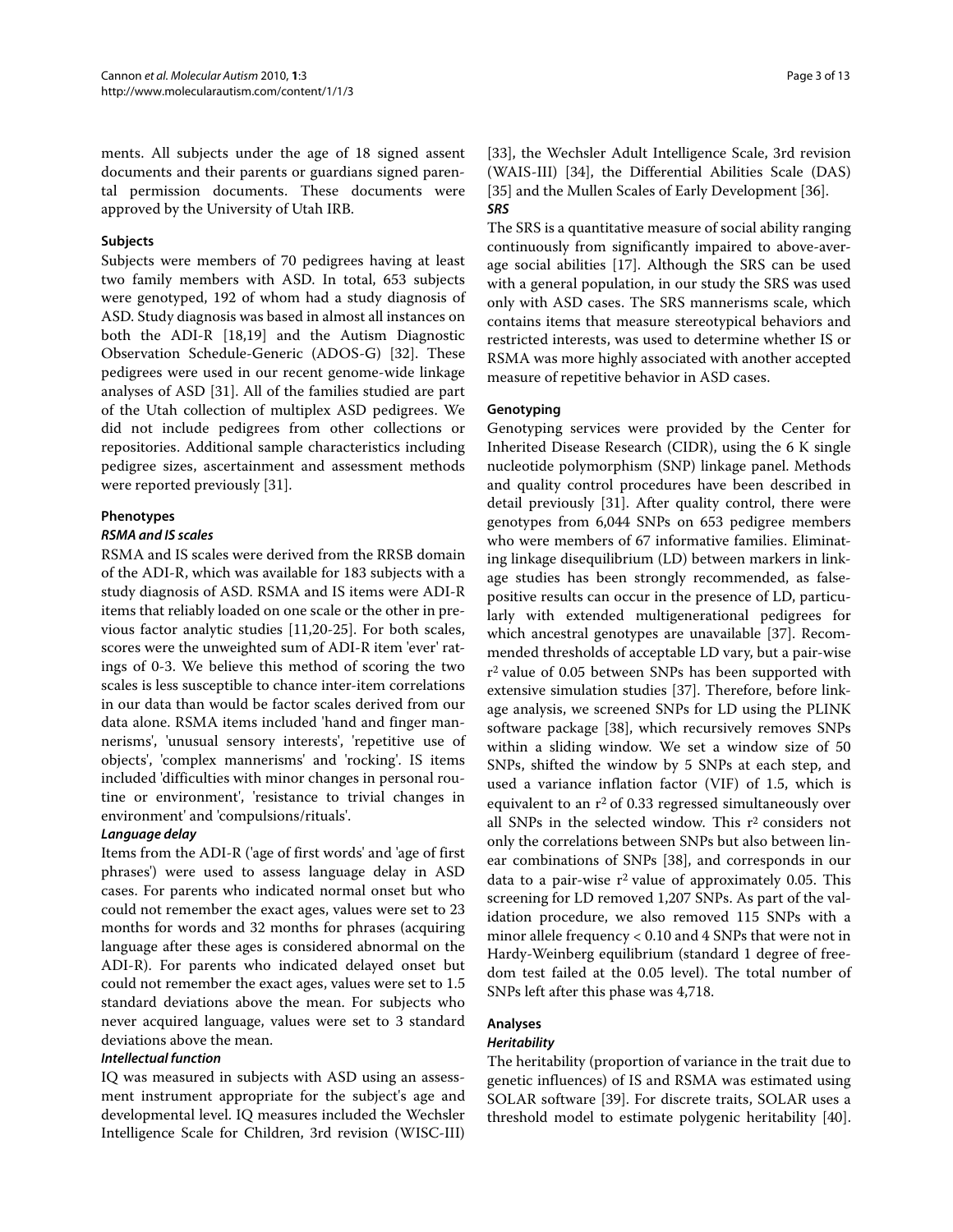Estimates were also computed using jPAP software [[41\]](#page-11-26); no substantive differences were found.

#### **Linkage analysis**

We used the genetic map provided by CIDR based on the deCODE genetic map [\[42](#page-11-27)]. Base pair positions were obtained from the March 2006 human reference sequence (hg18) assembly. Analysis was performed using the multipoint linkage software MCLINK, a Markov chain Monte Carlo (MCMC) method that allows for multilocus linkage analysis on large extended pedigrees [[43](#page-11-28)]. Using blocked Gibbs sampling, MCLINK generates inheritance vectors from the Markov chain. Each state in this chain is an inheritance state, indicating the grandpaternal or grandmaternal origin of an allele at each marker locus, with changes in the origin of alleles along the inheritance vector indicating points of recombination. MCLINK then estimates the log-likelihood function linkage statistics. Internally, MCLINK runs the analysis five times to ensure a consistent solution. MCLINK has been used previously to identify candidate genomic regions for a number of complex diseases [\[44](#page-11-29)-[48\]](#page-11-30). Results from MCLINK have shown a high degree of similarity to other MCMC linkage methods [\[49](#page-11-31)], and to exact linkage methods and variance components linkage methods as applied to extended pedigrees [\[50](#page-11-32)]. Allele frequencies for the MCLINK analysis were estimated using all of the observed data.

We performed nonparametric and general parametric model-based analyses. Although nonparametric methods are the standard analytic approach for complex psychiatric disorders, parametric methods have some advantages in the analysis of a complex trait such as ASD, particularly when using large extended pedigrees. Parametric models, which are based on assumptions about the genotype-phenotype relationship, simplify the parameter space and allow for more powerful and efficient analyses without leading to false-positive results [\[51](#page-12-0),[52](#page-12-1)]. We decided to use two simple dominant and recessive models based on an extensive set of simulation analyses in which the results of various simple inheritance models were compared with the results of analyses based on a specified true model of inheritance [\[53](#page-12-2)]. Those simulation analyses found that the power to reach a given lod score using the simple models was approximately 80% that of the true model, and that the expected lod scores for the simple models approached the true expected lod scores. The multipoint hlod score allows for unlinked pedigrees and variation in the recombination fraction. The HLOD provided by MCLINK is robust to model mis-specification, and may reflect the true position of linkage regions more accurately under conditions of appreciable heterogeneity [\[54](#page-12-3)]. HLOD scores have been shown to be more powerful than homogeneity LOD scores or model-free methods under these conditions [[55,](#page-12-4)[56\]](#page-12-5). The HLOD has been

shown to produce scores consistent with other published methods [\[57](#page-12-6)[,58](#page-12-7)].

For both IS and RSMA, the phenotype was coded as unknown if the measure was not available, unaffected if the score was in the lowest tertile for the scale, and affected if the score was in the upper two tertiles. This approach re-codes affection status for all subjects rather than selecting a subset of subjects with high values on the traits. For IS, raw score tertile bins were 0-1, 2-3 and > 3; for RSMA, they were 0-3, 4-6 and  $> 6$ . The tertiles were given different liability classes (penetrances) to weight those in the upper tertile more strongly. Our recessive model assumed a disease allele frequency of 0.05 and penetrances of each of the three genotypes of 0.0014, 0.0014 and 0.8 in the upper tertile, and 0.01, 0.01 and 0.5 in the middle tertile. For the dominant model, the disease allele frequency was 0.0025. The penetrances were 0.0014, 0.8 and 0.8 in the upper tertile, and 0.01, 0.5 and 0.5 in the middle tertile. These model parameters roughly reproduce the reported population frequency of ASDs  $[1]$  $[1]$ .

Linkage analyses were repeated on the basis of residual scale scores to determine whether signals could be replicated using measures of IS and RSMA phenotypes that were statistically independent of each scale's correlation with the other. Thus, for each scale, residual scores were computed using the other scale as a covariate (that is, IS-Adj = IS adjusted for RSMA and RSMA-Adj = RSMA adjusted for IS). Then, residual scores were divided into tertiles, and phenotype and liability values were coded in the same manner as were raw scores, that is, the lowest tertile was coded as unaffected and the top two tertiles were coded as affected, and the penetrance of the highest tertile was greater than that of the lower two tertiles.

For HLOD scores, results are presented using the Lander and Kruglyak [\[59\]](#page-12-8) genome-wide criteria. Suggestive linkage evidence was defined by a LOD score  $\geq 1.86$ and significant genome-wide linkage evidence was defined by a LOD score  $\geq$  3.30.

#### **Results**

#### **Interscale correlation**

The zero-order correlation between RSMA and IS was r  $= 0.32$  ( $P < 0.001$ ), indicating that they share 10% of their variance ( $r^2$  = 0.32<sup>2</sup> = 0.10). Consequently, residual scores were closely correlated with the raw score of the same scale (correlations =  $0.95$ , P-values <  $0.001$ ), and  $90\%$  of the variance of each scale was unique ( $r^2$  = 0.95<sup>2</sup> = 0.90).

#### **Scale correlates**

RSMA was more strongly associated than IS with other ASD features (Table 1). Both IS and RSMA raw scores were correlated with ADI-R domain scores and SRS mannerisms scale, but the RSMA correlations with ADI-R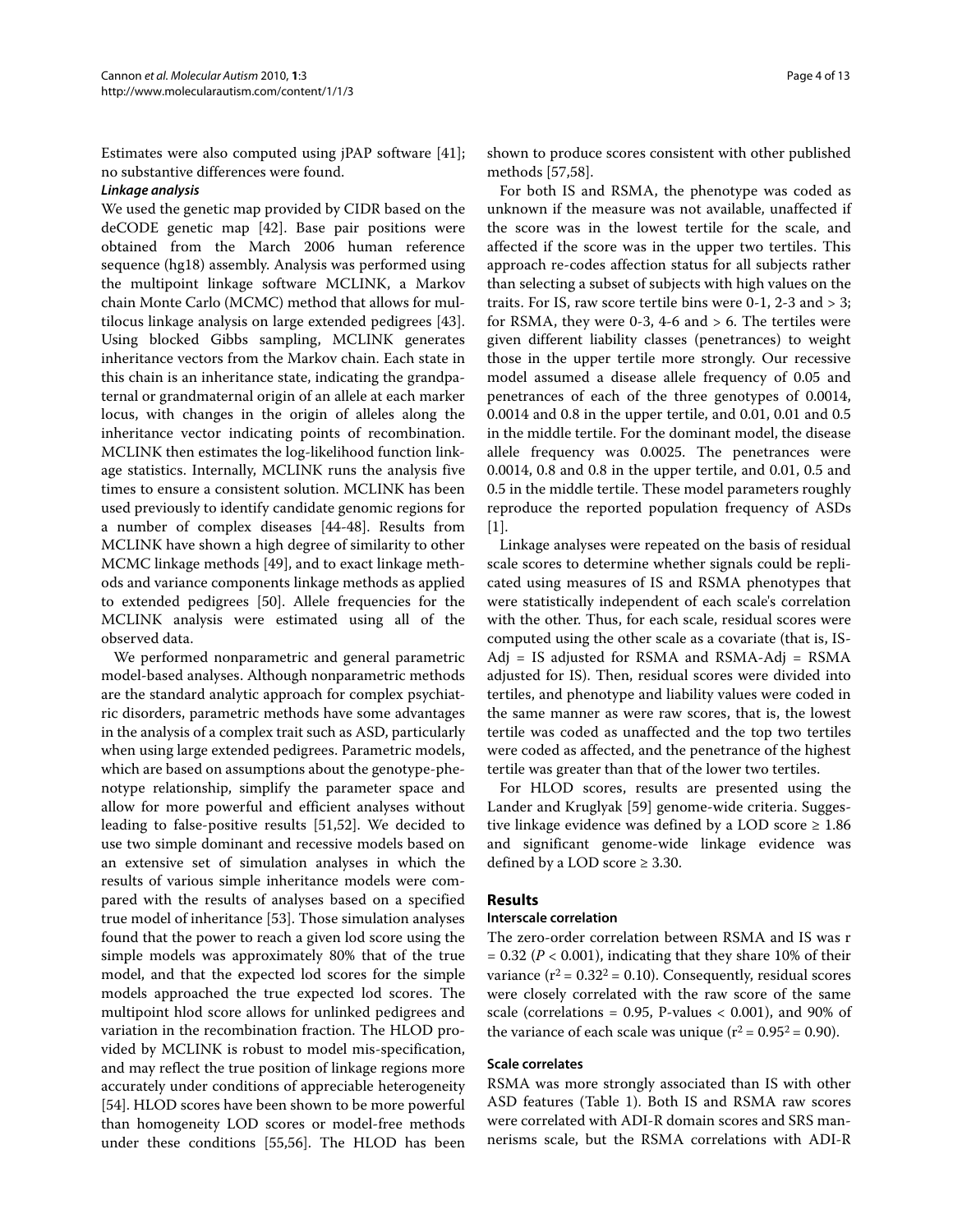| <b>Criterion</b>      | IS      |         | <b>RSMA</b> |          | t-Test             |               |                   |
|-----------------------|---------|---------|-------------|----------|--------------------|---------------|-------------------|
|                       | Raw     | Res     | Raw         | Res      | <b>IS vs. RSMA</b> | IS vs. IS-Adj | RSMA vs. RSMA-Adj |
| <b>ADI-R Social</b>   | $0.30*$ | 0.12    | $0.57*$     | $0.50*$  | $3.75*$            | $8.98*$       | $3.62*$           |
| ADI-R Comm            | $0.41*$ | $0.27*$ | $0.49*$     | $0.40*$  | 0.98               | $6.09*$       | $4.19*$           |
| <b>ADI-R RRSB</b>     | $0.63*$ | $0.46*$ | $0.61*$     | $0.42*$  | 0.46               | $10.95*$      | $11.77*$          |
| ADOS Scoret           | $-0.01$ | $-0.10$ | $0.29*$     | $0.31*$  | $3.60*$            | $3.88*$       | 0.87              |
| <b>SRS Mannerisms</b> | $0.29*$ | 0.11    | $0.57*$     | $0.51*$  | $3.70*$            | $8.60*$       | $3.03*$           |
| First words           | $-0.02$ | $-0.06$ | 0.12        | 0.14     | 1.43               | 1.51          | 0.52              |
| First phrases         | 0.10    | 0.03    | $0.22*$     | $0.21*$  | 1.18               | 2.26          | 0.36              |
| VIQ                   | 0.10    | $0.23*$ | $-0.38*$    | $-0.43*$ | $5.52*$            | $5.48*$       | 2.09              |
| <b>NVIQ</b>           | 0.17    | $0.30*$ | $-0.37*$    | $-0.45*$ | $6.42*$            | $5.68*$       | $3.31*$           |
| <b>FSIQ</b>           | 0.11    | $0.25*$ | $-0.41*$    | $-0.47*$ | $6.26*$            | $6.25*$       | 2.56              |

**Table 1: Correlations of IS and RSMA with ADI-R, ADOS, SRS and IQ measures.**

ADI-R Comm, verbal communication; ADOS, Autism Diagnostic Observation Schedule; FSIQ, full scale IQ; IS, insistence on sameness; IS-Adj, IS adjusted for RSMA; NVIQ, nonverbal IQ; RRSB, restricted and repetitive stereotyped behavior; RSMA, repetitive sensory-motor actions; RSMA-Adj, RSMA adjusted for IS; SRS, Social Reciprocity Scale; VIQ, verbal IQ.

 $*P < 0.01$ .

†For ADOS score, partial correlations with ADOS 'module' effects removed are reported.

The t-tests are two-tailed tests of the difference between correlations with the same criterion variable [[70](#page-12-9)]. Sample sizes ranged from 131 to181, depending criterion variable.

social and SRS mannerisms scales were significantly greater than those for IS. RSMA but not IS was correlated with ADOS score (after controlling for the effect of ADOS module scale), age of first phrases and IQ measures. With the exception of IQ measures, criterion variables significantly associated with raw scale scores tended to have lower correlations with residual scores, which suggests that the variance that IS and RSMA have in common may reflect a broader ASD trait. IQ measures, which were negatively correlated with RSMA, tended to be even more negatively associated with RSMA-Adj, although this trend was nominally significant  $(P < 0.01)$ only for non-verbal IQ. IS-Adj was positively correlated with IQ measures even though raw score IS was not, and IS-IQ correlations were significantly higher with residual than with raw scores. Thus, the unique variance of both IS and RSMA was less strongly associated with ASD but more strongly associated with IQ, although the direction of the relations with IQ was opposite (Table 1).

#### **Heritability**

The heritability of both scales was significant. For IS, H2 was 0.85 (*P* < 0.0004, SE = 0.21), and for RSMA, H2 was 0.51 ( $P < 0.03$ , SE = 0.26). Because the scales were significantly correlated, we also estimated the heritability of each with the other as a covariate. With RSMA as a covariate, IS was still significant ( $H^2 = 0.69$ ,  $P < 0.004$ , SE = 0.23) and RSMA was a significant covariate  $(P = 0.003)$ . By contrast, when IS was entered as a covariate for

RSMA, RSMA was not significantly heritable ( $H^2 = 0.31$ ,  $P = 0.13$ , SE = 0.27), but IS was a significant covariate ( $P <$ 0.0001).

#### **Linkage**

Table [2](#page-6-0) lists all regions with at least suggestive evidence of linkage (HLOD  $\geq$  1.86 for parametric tests [[59](#page-12-8)] or *P* < 0.005 for nonparametric tests). There was strong correspondence between regions for which there was evidence of linkage with the recessive model and nonparametric linkage (NPL), which suggests that these linkage findings are resistant to model mis-specification. Fewer tests of the dominant model, compared with the recessive model, were suggestive or significant. Thus, to simplify presentation of genome-wide results, Figures [1](#page-5-0) and [2](#page-5-1) display the genome-wide distribution of HLOD scores for the recessive model only (Table 2, Figures [1](#page-5-0) and [2\)](#page-5-1).

Evidence of linkage reached genome-wide significance levels (HLOD > 3.30) for two regions, 2q37.1-q37.3 and 15q13.1-q14 (Table 2), so we examined the linkage evidence for these regions in greater detail (Table 3). For 2q37.1-q35.3, the linkage evidence was greater for the dominant model, so dominant model HLOD scores across chromosome 2 are shown in Figure [3](#page-7-0) along with ASD HLOD scores from our earlier work [\[31](#page-11-16)]. The evidence of linkage to 2q37.1-q37.3 was greater for IS than for IS-Adj, RSMA and RSMA-Adj. Note too that we observed no evidence of ASD linkage to this region in our earlier study [[31\]](#page-11-16). Taken together, these findings suggest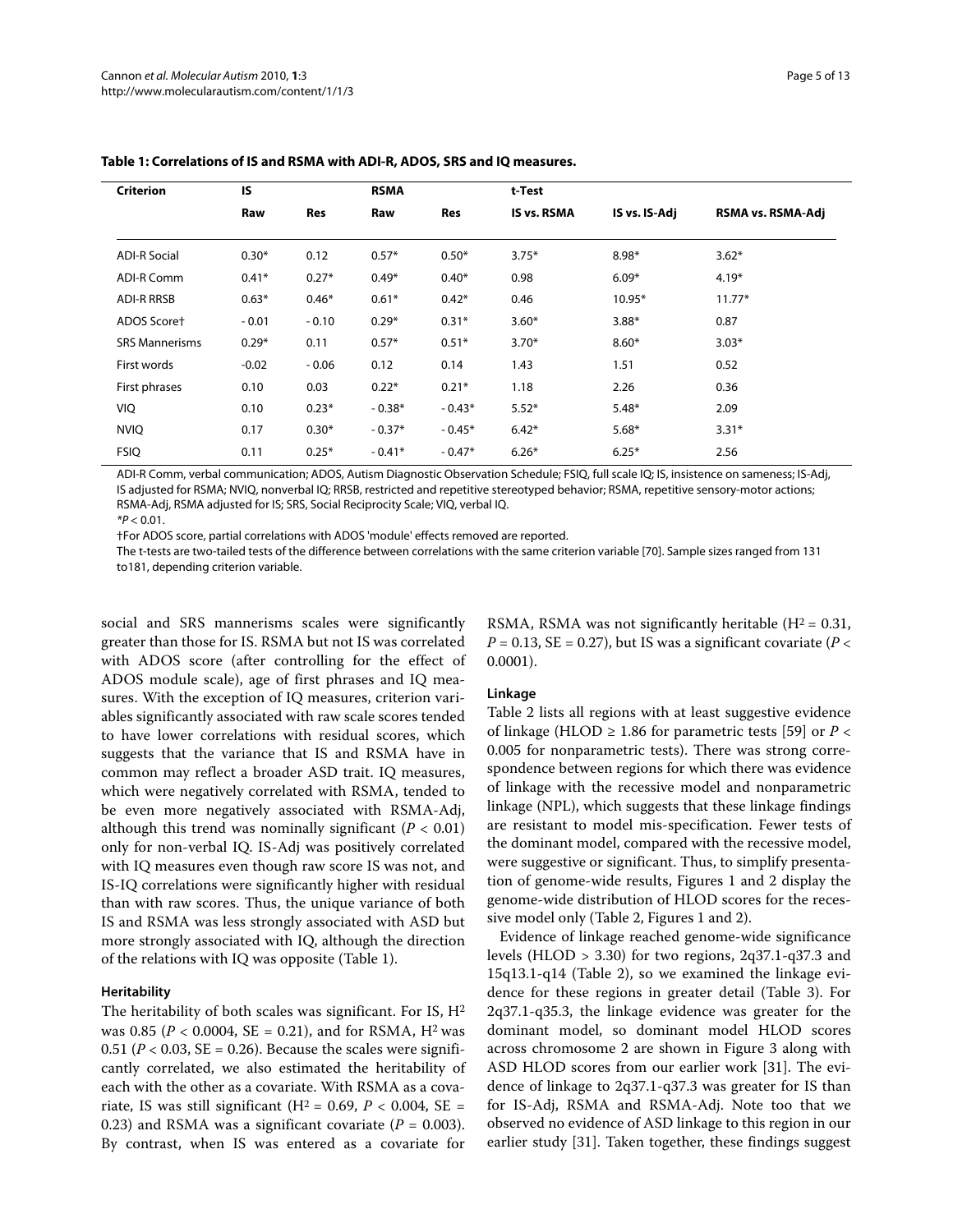<span id="page-5-0"></span>

2q37.1-q35.3 may harbor a genetic risk marker for repetitive behavior, particularly IS, which is not strongly associated with ASD (Table 3, Figure [3](#page-7-0)).

Linkage results for chromosome 15 were of particular interest, both because of the different pattern of signals for IS and RSMA, and the linkage magnitude. Linkage evidence for both IS and RSMA at 15q13.1-q14 was greater for the recessive than for the dominant model (Table 3). Because there also was suggestive evidence with the recessive model of IS linkage to 15q21.1-q22.2

(Table 3), Figure [4](#page-8-0) shows HLOD scores for the recessive model across chromosome 15. The linkage evidence at 15q13.1-q14 was greater for RSMA than for IS, but nonetheless the evidence for IS was suggestive. A different pattern of findings was observed at 15q21.1-q22.2. Not only was there no RSMA signal this location, but the IS-Adj signal was much stronger than the unadjusted IS signal (HLOD = 3.03 and 1.88, respectively;  $NPL = 3.10$  and 2.60, respectively). This was the largest difference in linkage values between adjusted and unadjusted phenotypes

<span id="page-5-1"></span>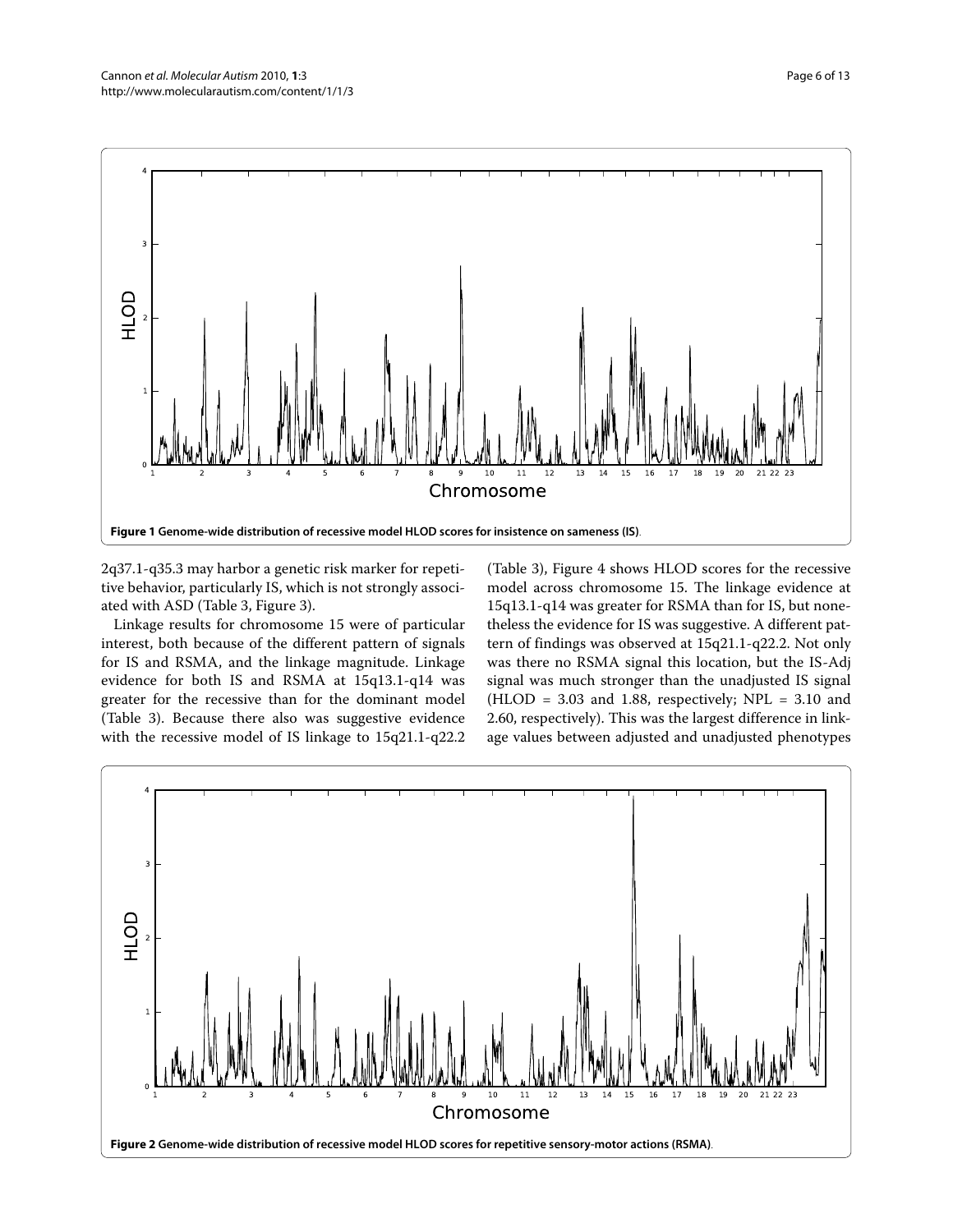| Chromosome      | <b>Marker</b> | <b>Boundary (Mb)</b> | Phenotype   | Rec                                                 | <b>Dom</b>               | <b>NPL</b>               |
|-----------------|---------------|----------------------|-------------|-----------------------------------------------------|--------------------------|--------------------------|
| 2p25.3-p25.1    | rs309276      | 4.11 to 8.13         | IS-Adj      | 2.12                                                |                          | 2.56                     |
| 2p25.2-p25.1    | rs1560382     | 4.58 to 9.97         | IS          | 2.00                                                |                          | 2.56                     |
| 2q37.1-q37.3    | rs1569125     | 230.89 to 241.89     | <b>RSMA</b> | $-\!$                                               | 2.15                     | $\blacksquare$           |
| 2g37.1-g37.3    | rs1198823     | 235.61 to 239.02     | IS-Adj      | $\overline{\phantom{a}}$                            | 2.02                     | 2.57                     |
| 2q37.1-q37.3    | rs1198823     | 235.61 to 240.61     | IS          | 2.22                                                | $3.42**$                 | 2.99                     |
| 3q13.31-q22.1   | rs13975       | 115.07 to 133.09     | RSMA-Adj    | $\hspace{0.05cm} -\hspace{0.05cm}$                  | 2.02                     | ÷                        |
| 4q31.22-q32.2   | rs538317      | 146.67 to 162.95     | IS-Adj      | 2.39                                                |                          | 2.91                     |
| 4g31.23-g32.2   | rs2090870     | 150.39 to 163.91     | IS          | 2.35                                                |                          | $\sim$                   |
| 6q22.31-q24.3   | rs1041480     | 125.57 to 148.01     | IS          | $-\!$                                               | $\overline{\phantom{a}}$ | 2.69                     |
| 8q13.2-q22.1    | rs1025908     | 68.59 to 97.25       | RSMA-Adj    | $\overline{\phantom{m}}$                            | 1.93                     | $\overline{\phantom{a}}$ |
| 8q13.2-q22.1    | rs2016354     | 70.19 to 96.31       | <b>RSMA</b> | $\hspace{0.05cm} -\hspace{0.05cm} -\hspace{0.05cm}$ | 2.34                     | $\overline{\phantom{a}}$ |
| 9p24.3-p24.1    | rs1532309     | 0.59 to 4.80         | IS          | 2.71                                                | $\overline{\phantom{a}}$ |                          |
| 13q12.12-q12.3* | rs306395      | 22.86 to 30.07       | IS          | 2.15                                                |                          | 2.76                     |
| 15q13.1-q14†    | rs904951      | 27.94 to 31.72       | <b>RSMA</b> | 3.93                                                | 2.68                     | 4.54                     |
| 15q13.1-q14     | rs904951      | 27.94 to 31.72       | RSMA-Adj    | 4.35                                                | 2.19                     | 4.11                     |
| 15q13.1-q15.1   | rs965471      | 27.94 to 39.04       | IS-Adj      | 2.05                                                |                          |                          |
| 15q13.3-q15.1   | rs965471      | 29.46 to 38.23       | IS          | 2.00                                                |                          |                          |
| 15q21.1-q22.2   | rs11856       | 43.47 to 60.20       | IS          | 1.88                                                |                          | 2.60                     |
| 15q21.2-q22.2   | rs11856       | 50.79 to 59.13       | IS-Adj      | 3.03                                                |                          | 3.10                     |
| 17p13.2-p13.1   | rs1848550     | 5.23 to 9.00         | <b>RSMA</b> | 2.05                                                | $\overline{\phantom{a}}$ | $\overline{\phantom{a}}$ |
| 17q23.2-q24.2   | rs1874087     | 58.03 to 65.40       | RSMA-Adj    | 2.40                                                | ÷,                       |                          |

#### <span id="page-6-0"></span>**Table 2: Linkage signals for insistence on sameness (IS) and repetitive sensory-motor actions (RSMA).**

Dom, dominant; Rec, recessive; IS, insistence on sameness; IS-Adj, IS adjusted for RSMA; RSMA, repetitive sensory-motor actions; RSMA-Adj, RSMA adjusted for IS.

\*The nonparametric linkage signal on chromosome 13 for IS shifted slightly downstream: 13q12.12-q13.1, marker = rs1886204, region boundaries = 22.86 to 31.54 Mb.

Xp11.4-q21.33 rs763554 40.14 to 97.88 RSMA 2.61 - -

22q13.1-q13.33 rs132817 37.83 to 48.44 RSMA-Adj -- 1.98

Xq13.1-q21.33 rs763554 70.24 to 96.70 RSMA-Adj 3.07 Xq27.3-q28 rs17318101 142.53 to 154.55 RSMA 1.86 Xq27.3-q28 rs473491 144.27 to 154.55 IS 1.97

†The dominant model signal on chromosome 15 for RSMA shifted slightly downstream: 15q13.1-q14, marker = rs2596156, region boundaries = 25.85 to 35.33 Mb.

'Adj', scale adjusted for the other scale. Signals that are least suggestive [\[60](#page-12-10)] are shown for parametric models; for nonparametric linkage (NPL), signals shown are regions where P < 0.005. Bold font for HLOD scores indicates genome-wide significance [[60\]](#page-12-10) and for NPL indicates  $P$  < 2E-05. Signal boundaries were defined as 1 HLOD or 1 NPL drops from the peak. If linkage at a locus was observed for more than one analysis, boundaries shown are for the recessive model.

for any locus at which at least suggestive linkage evidence was observed for both raw and residual data. Thus, it appears that the shared variance between IS and RSMA actually dampened the IS signal at 15q21.1-q22.2. Finally, note in Figure [4](#page-8-0) that 15q13.1-q14 and 15q21.1-22.2 both lie within a broader region in which we found evidence at genome-wide significance levels of linkage with ASD in our previous study with the same pedigrees [[31\]](#page-11-16). Linkage

evidence for ASD in the 15q13.1-q14 region is comparable with that for the two RSMA variables, but even stronger evidence of ASD linkage was observed in the 15q21.1 q22.2 region (Figure [4](#page-8-0)).

#### **Discussion**

In a large sample of multiplex ASD pedigrees, we found evidence that IS and RMSA are distinct phenotypes that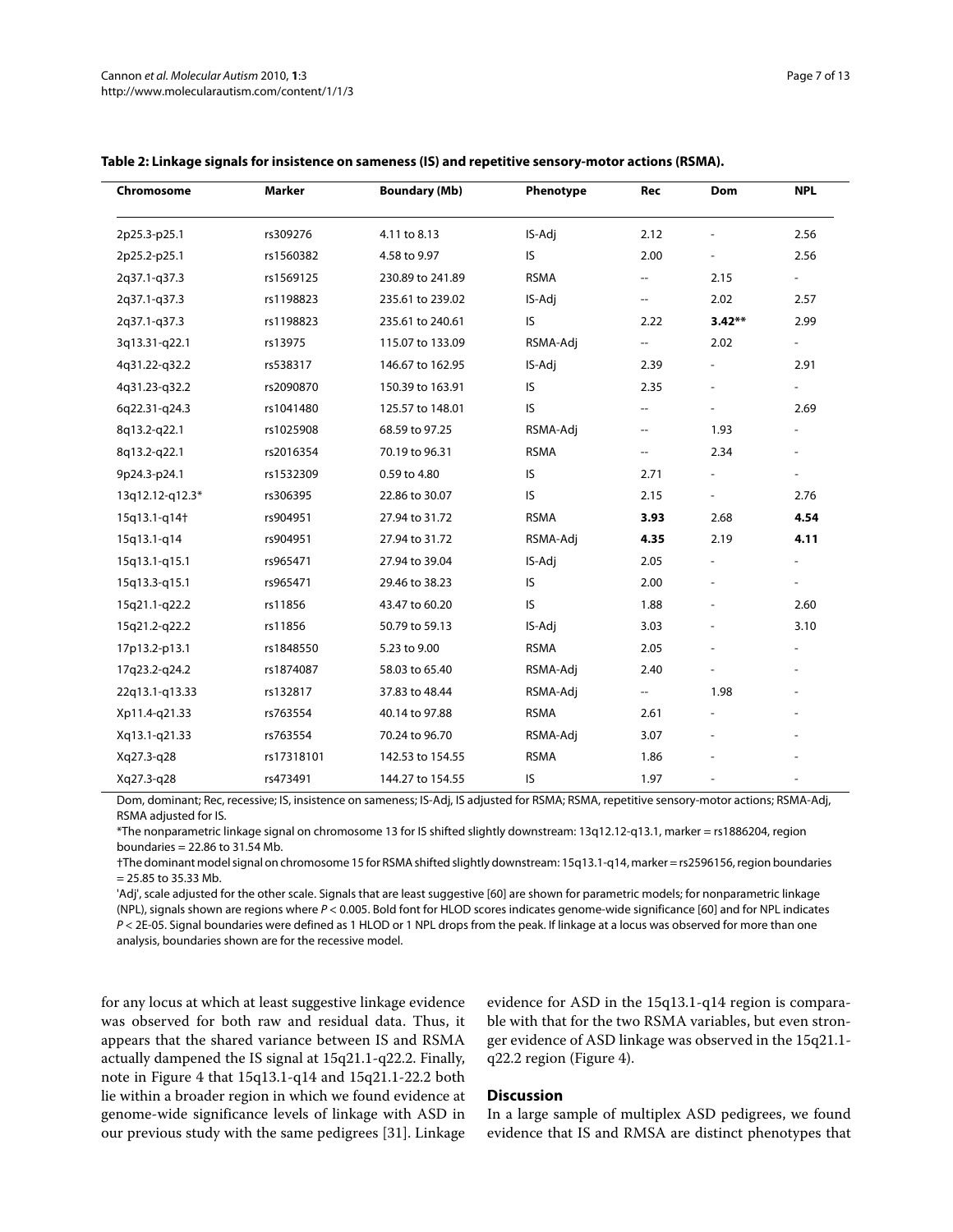<span id="page-7-0"></span>

can be differentiated by both their phenotypic and genotypic relations. Further, the results suggest that ASD susceptibility loci vary in the breadth of their phenotypic effects. Finally, the results illustrate the value of using narrowly defined phenotypes to detect the specific con-

tribution of implicated susceptibility loci to the heterogeneous ASD phenotype.

#### **IS and RSMA as distinct phenotypes**

The overall pattern of relations of the two RRSB scales and their residuals with other ADI-R and ADOS mea-

**Table 3: HLOD values for both recessive and dominant parametric models for both unadjusted and adjusted measures of IS and RSMA for selected regions.** 

| Region        | IS      |         | IS-Adj  |         | <b>RSMA</b> |         |         | <b>RSMA-Adj</b> |  |
|---------------|---------|---------|---------|---------|-------------|---------|---------|-----------------|--|
|               | Rec     | Dom     | Rec     | Dom     | Rec         | Dom     | Rec     | Dom             |  |
| 2q37.1-q37.3  | $2.22*$ | $3.42+$ | 1.34    | $2.02*$ | 1.33        | $2.15*$ | 0.70    | 0.60            |  |
| 15q13.1-q14   | $2.00*$ | 0.29    | $2.05*$ | 0.91    | $3.93+$     | 2.68    | $4.35+$ | $2.19*$         |  |
| 15q21.1-q22.2 | $1.88*$ | 0.42    | $3.03*$ | 1.02    | 1.65        | 0.94    | 1.02    | 0.92            |  |

Dom, dominant; Rec, recessive; IS, insistence on sameness; IS-Adj, IS adjusted for RSMA; RSMA, repetitive sensory-motor actions; RSMA-Adj, RSMA adjusted for IS.

\*HLOD values reaching the level of suggestive evidence [\[60](#page-12-10)].

†HLOD values reaching genome-wide level of significance [\[60](#page-12-10)].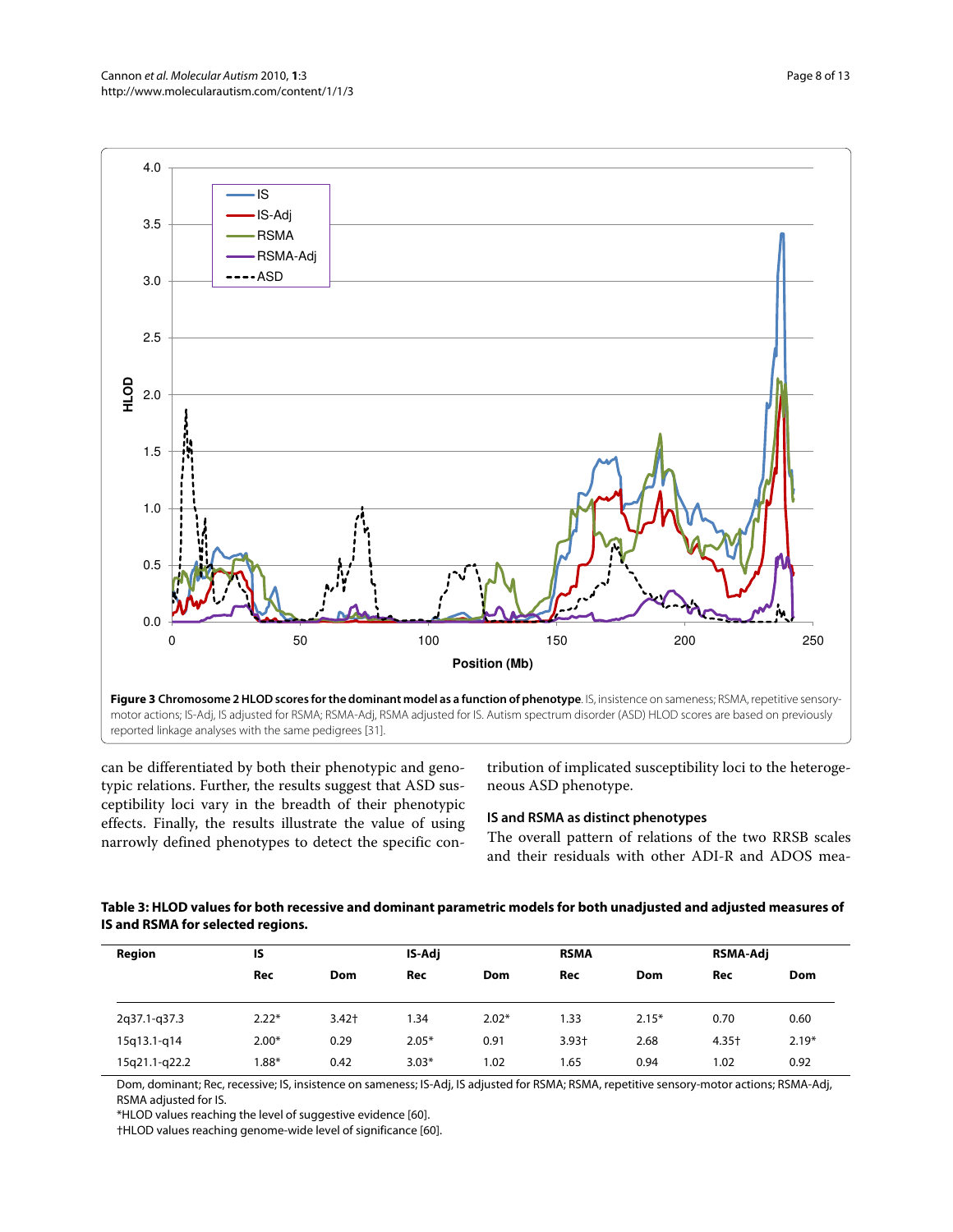<span id="page-8-0"></span>

sures suggests that although both RSMA and IS are indices of ASD severity, the relation with ASD severity is greater for RSMA than for IS and is in part a function of

the shared variance between IS and RSMA. This general conclusion that RSMA is more closely associated with ASD severity is consistent with a previous report of the correlates of these scales [[6\]](#page-10-4). The negative correlation between RSMA and IQ and the absence of a significant correlation between IS and IQ are consistent with previous reports [[6,](#page-10-4)[20\]](#page-11-8), but the finding that the absolute magnitude of IQ correlations with both RSMA-Adj and IS-Adj is greater than IQ correlations with the raw scale values has not been reported previously. Taken together, these correlational findings suggest that the shared variance between IS and RSMA is associated with ASD severity but not with IQ.

The hypothesis that the positive relation between IS-Adj and IQ is mediated by anxiety is offered for further investigation. Anxiety, which is a common comorbid condition for ASD [\[60](#page-12-10)-[62\]](#page-12-11), has been reported to be positively

correlated with IQ in children and adolescents with ASD [\[60](#page-12-10)[,61](#page-12-12)]. If obsessive behaviors are attempts to regulate anxiety [\[63](#page-12-13)], then perhaps the positive relation between IS-Adj and IQ we observed is in part a consequence of the positive relation that others have reported between anxiety and IQ. Given that no data are available to support an association between the IS-Adj scale and anxiety, the hypothesis that the relation between IQ and IS-Adj is mediated by anxiety remains to be tested empirically.

Our results indicate that whereas both IS and RSMA are heritable, the estimated heritability was greater for IS. Further, the heritability of RSMA may not be independent of its relation with IS. Our findings are consistent with previous reports of significant heritability for IS [\[21](#page-11-12)[,25](#page-11-9)], but in our families we find significantly positive heritability for RSMA as well. It is possible that the weaker RSMA heritability effect was not detected in those earlier reports.

Finally, we found different linkage patterns for IS and RSMA. There were many instances of suggestive signals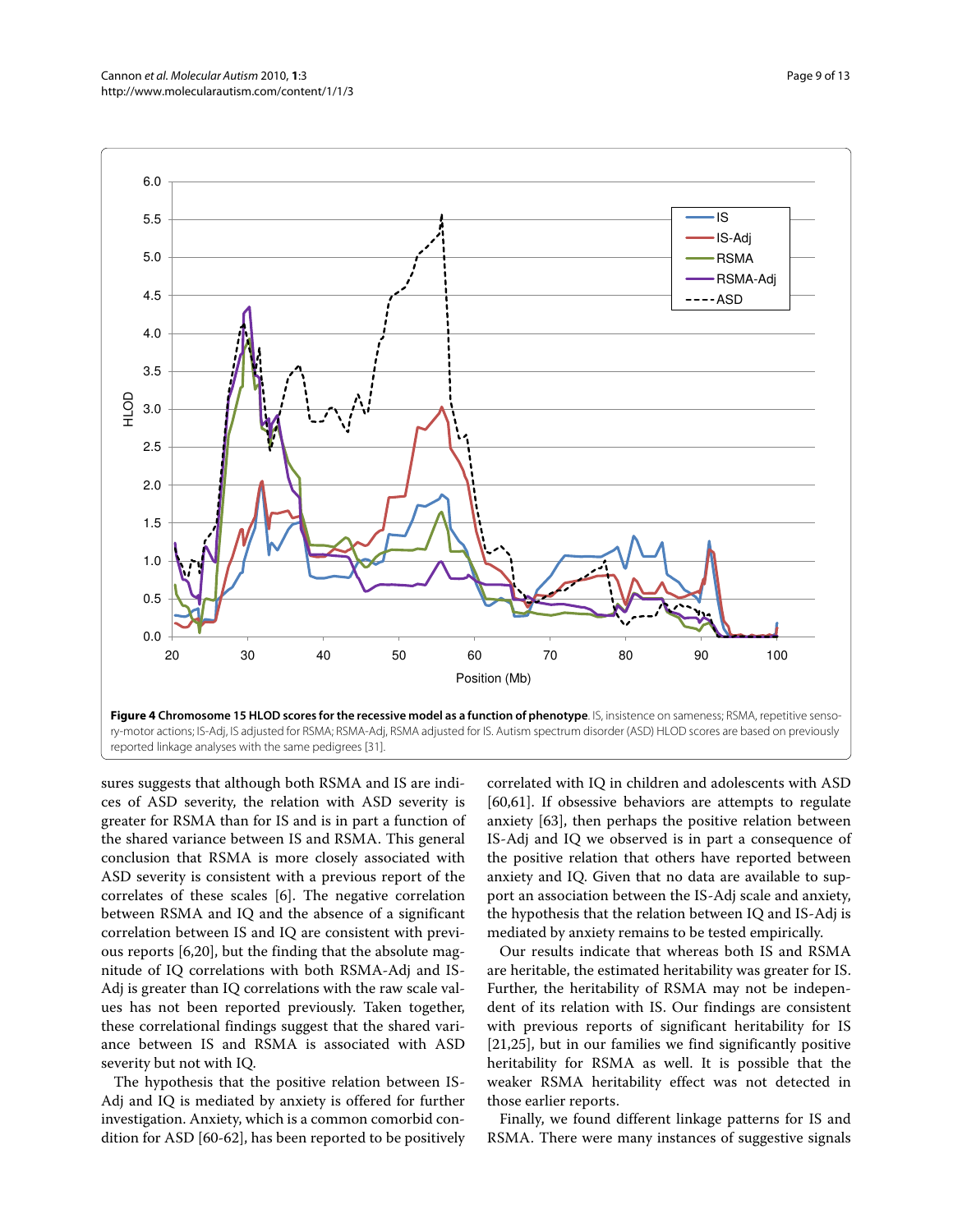linked to one but not the other phenotype, including differential linkage of IS at 9p24.3-p24.1 and 15q21.2-q22.2 (Table 2). The only signals that reached genome-wide significance were at different loci for each scale: 2q37.1-37.3 for IS and at 15q13.1-q14 for RSMA. It is true that at both 2q37.1-37.3 and 15q13.1-q14 there was suggestive evidence of linkage with the other scale (Table 3, Figure [3,](#page-7-0) Figure [4](#page-8-0)), but consideration of linkage results for residual scales and linkage results for ASD at the two loci suggests different interpretations of these suggestive signals. At 2q37.1-37.3, where there was a significant signal for IS, the suggestive signal for RSMA was not observed with RSMA-Adj and there was no linkage with ASD. Thus, it is possible that this region is relatively specific to IS, and that the suggestive signal for RSMA can be attributed to correlation of RSMA with IS. By contrast, at 15q13.1-q14, where there was a significant signal for RSMA, suggestive signals were found for both IS and IS-Adj, indicating that the IS signal was not due to the RSMA-IS correlation; the region was also linked to ASD in our earlier study. Thus, it seems likely that RSMA, being more strongly correlated with other ASD criteria, was more strongly linked to 15q13.1-q14, which appears to harbor risk markers for a broad range of ASD traits.

#### **Implications for studies of narrow phenotypes**

Some of the IS- and RSMA-specific findings not replicated in our affected status analyses (for example, the significant signal specific to IS at 2q37.1-37.3) may be examples of the hoped-for outcome of identifying susceptibility loci that are specific to narrowly defined phenotypes [[6\]](#page-10-4). Given that ASD is probably caused by many genes, each with relatively small effects [\[64](#page-12-14),[65](#page-12-15)], increasing our ability to detect such genes is crucial. Thus, these findings encourage further research with narrowly defined phenotypes to uncover linkage signals not observed with broader diagnostic categories.

Further, our findings provide an example of increased knowledge of the nature of genetic effects that may be possible with more homogeneous phenotypes. Previously, we reported possibly distinct ASD regions with evidence of linkage at 15q13.1-q14, 15q14-q21.1 and 15q21.1-q22.2 [[31\]](#page-11-16). We now report that 15q13.1-q14 is linked to both RSMA and IS, but is linked more strongly to RSMA and that 15q21.1-q22.2 is linked to IS but not to RSMA. Thus, these two loci appear to affect different aspects of repetitive behavior, a possibility that was missed in our analysis of affected status.

The variability observed in this study in the phenotypic scope of linkage regions leads us to suggest that multiple ASD phenotypes should be used in future genetic studies to characterize the nature and breadth of the phenotypic linkage or association of risk variants. It is possible that variants with broad phenotypic effects may affect the

root causes of ASD, whereas variants with narrow effects contribute to phenotypic heterogeneity among individuals with ASD. The use of multiple phenotypes emphasizes the importance of additional research aimed at developing an empirical model of the relations and interactions between specific features of ASD. Such a model should lead to identification of a set of phenotype measures that assess all the key specific features of ASD. The work of previous investigators to identify IS and RSMA as distinct features of repetitive behavior is a substantial contribution to this goal.

We note that our results are again consistent with the well-replicated finding of complexity and heterogeneity in ASD genetics. Our lod scores showed inter- and intrafamily heterogeneity. For extended pedigrees, the scores expected under an assumption of a shared haplotype across all affected members exceeded by several lod units those actually found, depending upon the pedigree and model assumptions. Homogeneity clearly did not exist across all pedigrees in our sample; for any given region, multiple pedigrees showed no evidence of linkage.

## **Previous genetic studies of repetitive and stereotyped behavior**

Shao *et al*. [[13](#page-11-2)] reported the only linkage study of which we are aware that stratified pedigrees on either IS or RSMA. That study differs from the present study in several regards. First, they limited their linkage analysis to the 15q11-q13 region, whereas we did a genome-wide scan. Second, they used nuclear families rather than extended pedigrees. Third, they used the diagnosis of AD as the phenotype, whereas we used IS and RSMA as phenotypes. Finally, they used ordered-subset analysis and we did not. Shao *et al*. did not find significant evidence of linkage in the 15q11-q13 region across all 81 families they studied but they did find significant evidence of linkage in the region of marker GABRB3 in the subset of 23 families with the highest mean IS scores. Stratifying families by RSMA or RRSB did not enhance the signal. GABRB3 is located at 24.4 Mb, which is upstream of the lower boundary (27.94 Mb) of 15q13.1-q14. We did not choose subsets of our sample, but rather re-defined affection status based on IS or RSMA phenotypic information, using information from all ASD members of the pedigrees. The methodological differences between our study and that of Shao *et al*. preclude firm conclusions about why they found that stratifying on IS but not RSMA enhanced the AD linkage signal, whereas we found both RSMA and IS, but particularly RSMA, to be associated with a region just downstream.

Studies that stratified pedigrees by other repetitive behavior measures, including individual RRSB items and the 'compulsions' factor examined by Tadevosyan-Lefer *et al*. [[27\]](#page-11-11), report increased HLOD scores for AD at chro-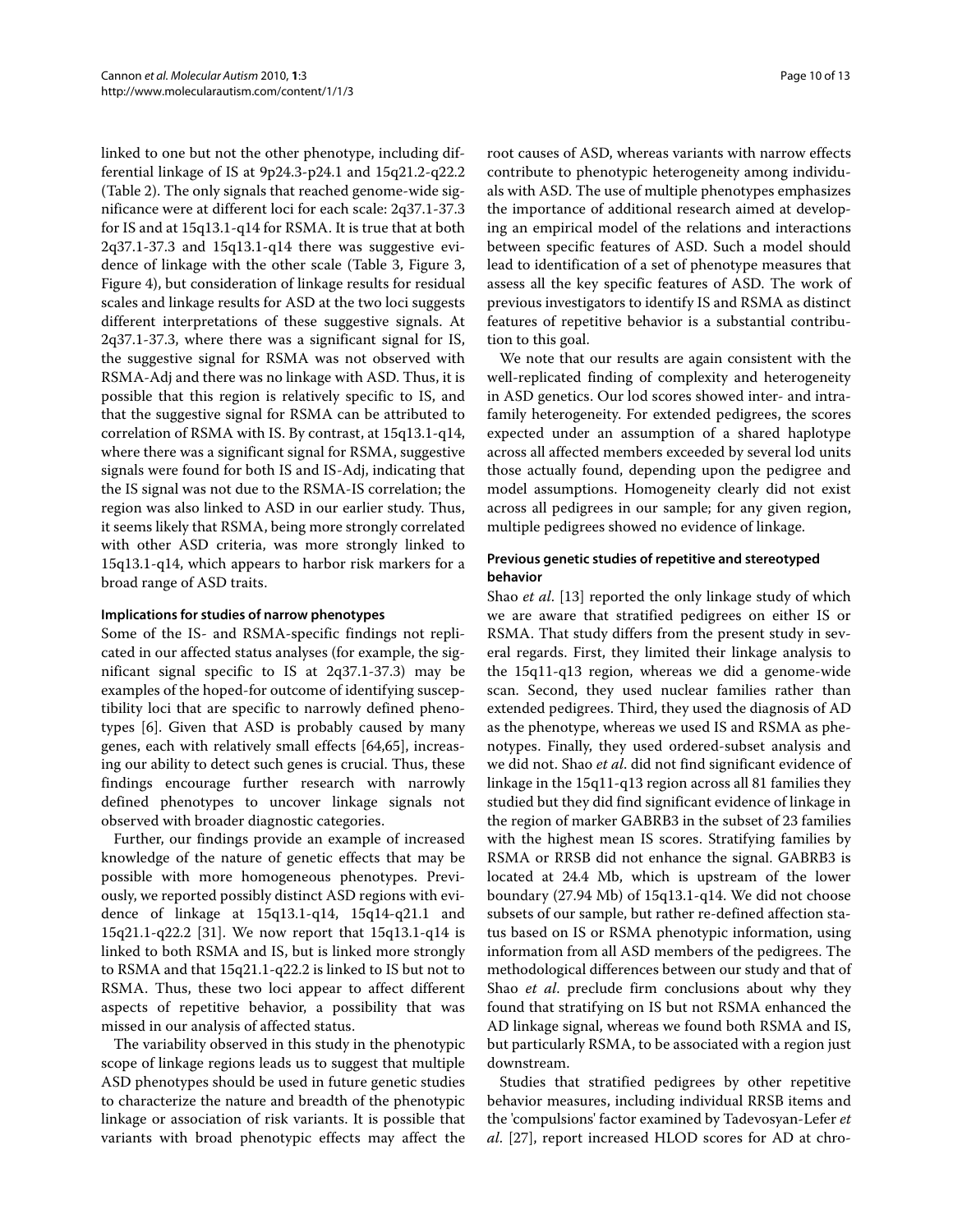mosome 1 [\[7](#page-10-5)] and at 17q11.2 [[10\]](#page-11-33). Significant associations between SLC25A12 alleles (2q31.1) have been reported for both the RRSB 'routines and rituals' category (similar to IS) [[15](#page-11-34)] and the compulsions factor [[16\]](#page-11-4). None of these loci overlaps signals that we obtained for IS or RSMA linkage. These differences may again be due in part to methodological differences between choosing subsets versus re-defining phenotypes.

The suggestive evidence of IS linkage that we observed on chromosome 9 for IS spans a region implicated as a susceptibility locus for OCD in two studies [\[66](#page-12-16)[,67](#page-12-17)]. This replication is noteworthy because the earlier two studies did not include subjects with ASD. We did not find evidence of linkage for ASD diagnosis in this region using our full set of families, although we did find a evidence of linkage for ASD in this region in our analysis of a single large extended pedigree [\[68\]](#page-12-18). Previous research has indicated that OCD features in parents of children with AD are correlated with scores for IS but not RSMA in probands [[30\]](#page-11-15). Thus, this region at the chromosome 9 telomere may underlie a repetitive behavior broader autism phenotype rather than ASD.

#### **Limitations**

Our sample was a cohort of multiplex ASD pedigrees, and IS and RSMA data were collected only on subjects thought to have ASD. We believe our method is appropriate to the valid aim of uncovering susceptibility loci for ASD and related phenotypes within extended families containing multiple members with ASD. However, we acknowledge that our method limits the generalizability of our findings to other research aims. For example, the absence of repetitive behavior phenotype data for family members without ASD limits our ability to answer the question of whether repetitive behavior is a broader autism phenotype that occurs in unaffected relatives [\[30](#page-11-15)[,69](#page-12-19)]. Further, because our sample is not populationbased, we cannot generalize our findings to the search for genetic markers for repetitive behavior in the general population [[3](#page-10-2)]. Finally, our study includes analyses of the IS and RSMA phenotypes under two simple dominant and recessive models. If we conservatively assume that these models and phenotypes are not correlated, then significance thresholds would be adjusted by  $log_{10}(4) = 0.6$ lod score units. Our thresholds would then be 2.26 for suggestive evidence and 3.9 for significant evidence. With this adjustment, results on chromosome 15 remain significant and many other results remain suggestive, but other results would be considered as nominal.

# **Conclusions**

IS and RSMA, two factors within the ADI-RRSB domain, were found to be linked to largely non-overlapping chromosomal regions. Genome-wide significance was

observed for IS at 2q37.1-q37.3 (dominant model HLOD  $= 3.42$ ) and for RSMA at 15q13.1-q14 (recessive model HLOD = 3.93). Regions varied in the range of phenotypes with which they were linked. These findings support the value of including multiple, narrowly defined phenotypes in ASD genetic research.

#### **Competing interests**

HC, WMM and JMM received partial salary support from Lineagen Inc. [http://](http://www.lineagen.com) [www.lineagen.com](http://www.lineagen.com) from 12/1/07 to 12/31/08. This salary support is not ongoing.

#### **Authors' contributions**

DSC conducted the statistical analyses and drafted the manuscript. JMM confirmed research diagnoses of ASD, supervised collection of all phenotype data and made significant contributions to the interpretation of results. RJR and KAB assisted with interpretation of results and helped draft the manuscript. MEV and NKW verified the accuracy of data extracted from a research database and contributed to the interpretation of results. WMM participated in the design of the study and helped draft the manuscript. HC conceived of the study, participated in its design, directed the statistical analyses and helped to draft the manuscript. All authors read and approved the final manuscript.

#### **Acknowledgements**

This work was supported by R01 MH06359, the Utah Autism Foundation, the Carmen B. Pingree School for Children with Autism and the University of Utah General Clinical Research Center, which is funded by NCRR grant RR025764. Partial support for all datasets within the Utah Population Database (UPDB) was provided by the University of Utah Huntsman Cancer Institute. We thank our staff whose countless hours of work have made this study possible. We also greatly appreciate the time and effort given by the family members who participated in this study.

#### **Author Details**

Utah Autism Research Project, Department of Psychiatry, University of Utah, 650 Komas Drive, Suite 206, Salt Lake City, UT, 84108-3528, USA

#### Received: 16 October 2009 Accepted: 22 February 2010 Published: 22 February 2010

#### **References**

- <span id="page-10-0"></span>1. Abrahams BS, Geschwind DH: Advances in autism genetics: on the threshold of a new neurobiology**.** Nat Rev Genet 2008, 9:341-355.
- <span id="page-10-1"></span>2. American Psychiatric Association: Diagnostic and Statistical Manual of Mental Disorders, Fourth Edition, Text Revision Washington, DC: American Psychiatric Association; 2000.
- <span id="page-10-2"></span>3. Happe F, Ronald A, Plomin R: Time to give up on a single explanation for autism**.** Nat Neurosci 2006, 9:1218-1220.
- 4. Ronald A, Happe F, Bolton P, Butcher LM, Price TS, Wheelwright S, Baron-Cohen S, Plomin R: Genetic heterogeneity between the three components of the autism spectrum: a twin study**.** J Am Acad Child Adolesc Psychiatry 2006, 45:691-699.
- <span id="page-10-3"></span>5. Ronald A, Happe F, Plomin R: The genetic relationship between individual differences in social and nonsocial behaviours characteristic of autism**.** Dev Sci 2005, 8:444-458.
- <span id="page-10-4"></span>6. Hus V, Pickles A, Cook EH Jr, Risi S, Lord C: Using the autism diagnostic interview--revised to increase phenotypic homogeneity in genetic studies of autism**.** Biol Psychiatry 2007, 61:438-448.
- <span id="page-10-5"></span>7. Buxbaum JD, Silverman JM, Smith CJ, Kilifarski M, Reichert J, Hollander E, Lawlor BA, Fitzgerald M, Greenberg DA, Davis KL: Evidence for a susceptibility gene for autism on chromosome 2 and for genetic heterogeneity**[.](http://www.ncbi.nlm.nih.gov/entrez/query.fcgi?cmd=Retrieve&db=PubMed&dopt=Abstract&list_uids=11353400)** Am J Hum Genet 2001, 68:1514-1520.
- <span id="page-10-6"></span>8. Ramoz N, Cai G, Reichert JG, Silverman JM, Buxbaum JD: An analysis of candidate autism loci on chromosome 2q24-q33: evidence for association to the STK39 gene**.** Am J Med Genet B Neuropsychiatr Genet 2008, 147B:1152-1158.
- <span id="page-10-7"></span>9. Buxbaum JD, Silverman J, Keddache M, Smith CJ, Hollander E, Ramoz N, Reichert JG: Linkage analysis for autism in a subset families with obsessive-compulsive behaviors: evidence for an autism susceptibility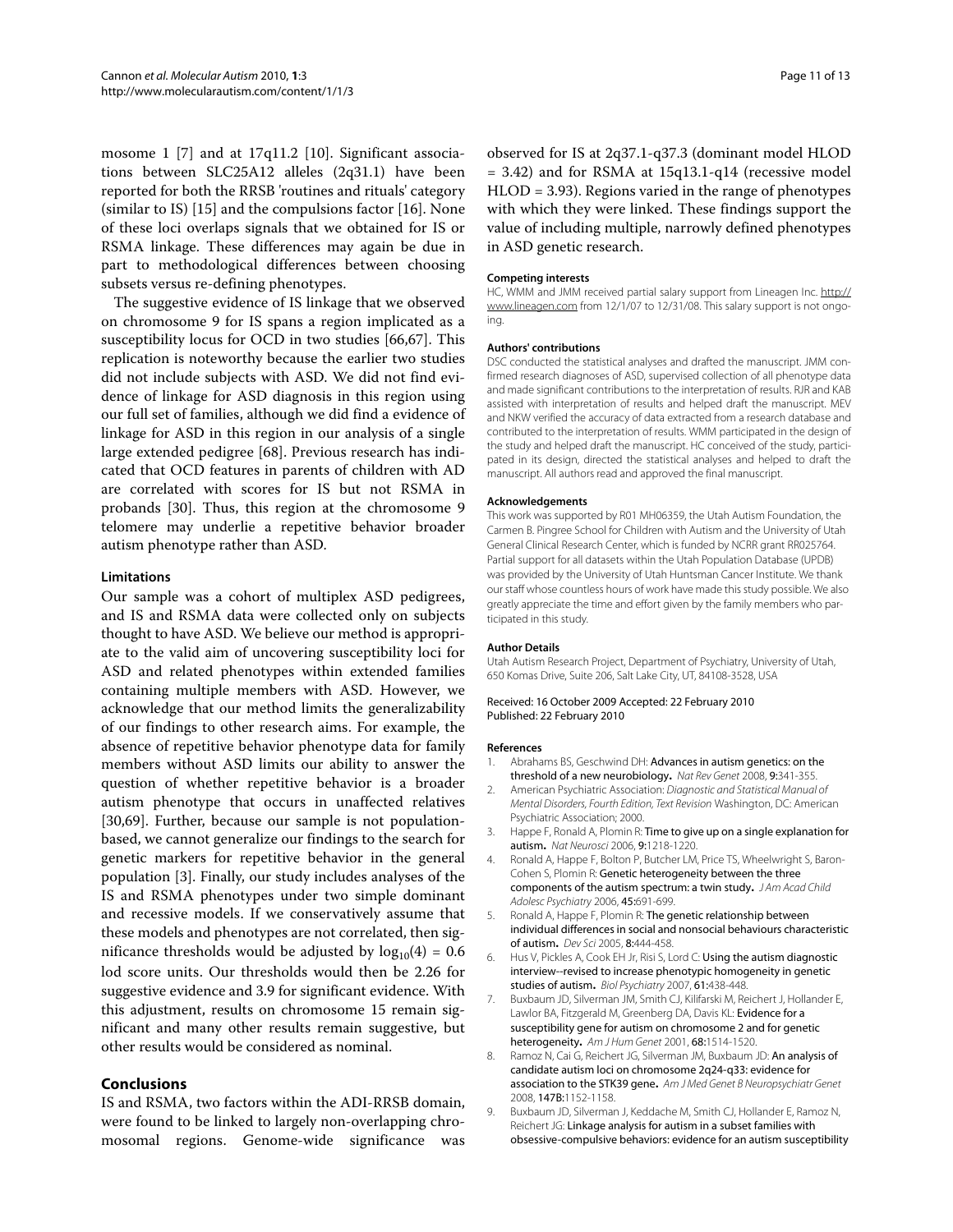gene on chromosome 1 and further support for susceptibility genes on chromosome 6 and 19**.** Mol Psychiatry 2004, 9:144-150.

- <span id="page-11-33"></span>10. McCauley JL, Olson LM, Dowd M, Amin T, Steele A, Blakely RD, Folstein SE, Haines JL, Sutcliffe JS: Linkage and association analysis at the serotonin transporter (SLC6A4) locus in a rigid-compulsive subset of autism**.** Am J Med Genet B Neuropsychiatr Genet 2004, 127B:104-112.
- <span id="page-11-0"></span>11. Shao Y, Cuccaro ML, Hauser ER, Raiford KL, Menold MM, Wolpert CM, Ravan SA, Elston L, Decena K, Donnelly SL, Abramson RK, Wright HH, DeLong GR, Gilbert JR, Pericak-Vance MA: Fine mapping of autistic disorder to chromosome 15q11-q13 by use of phenotypic subtypes**.** Am 1 Hum Genet 2003, **72:**539-548.
- <span id="page-11-1"></span>12. Nurmi EL, Dowd M, Tadevosyan-Leyfer O, Haines JL, Folstein SE, Sutcliffe JS: Exploratory subsetting of autism families based on savant skills improves evidence of genetic linkage to 15q11-q13**.** J Am Acad Child Adolesc Psychiatry 2003, 42:856-863.
- <span id="page-11-2"></span>13. Ma DQ, Jaworski J, Menold MM, Donnelly S, Abramson RK, Wright HH, Delong GR, Gilbert JR, Pericak-Vance MA, Cuccaro ML: Ordered-subset analysis of savant skills in autism for 15q11-q13**.** Am J Med Genet B Neuropsychiatr Genet 2005, 135B:38-41.
- <span id="page-11-3"></span>14. Mulder EJ, Anderson GM, Kema IP, Brugman AM, Ketelaars CE, de Bildt A, van Lang ND, den Boer JA, Minderaa RB: Serotonin transporter intron 2 polymorphism associated with rigid-compulsive behaviors in Dutch individuals with pervasive developmental disorder**[.](http://www.ncbi.nlm.nih.gov/entrez/query.fcgi?cmd=Retrieve&db=PubMed&dopt=Abstract&list_uids=15635668)** Am J Med Genet B Neuropsychiatr Genet 2005, 133B:93-96.
- <span id="page-11-34"></span>15. Silverman JM, Buxbaum JD, Ramoz N, Schmeidler J, Reichenberg A, Hollander E, Angelo G, Smith CJ, Kryzak LA: Autism-related routines and rituals associated with a mitochondrial aspartate/glutamate carrier SLC25A12 polymorphism**.** Am J Med Genet B Neuropsychiatr Genet 2008, 147:408-410.
- <span id="page-11-4"></span>16. Sutcliffe JS, Delahanty RJ, Prasad HC, McCauley JL, Han Q, Jiang L, Li C, Folstein SE, Blakely RD: Allelic heterogeneity at the serotonin transporter locus (SLC6A4) confers susceptibility to autism and rigidcompulsive behaviors**.** Am J Hum Genet 2005, 77:265-279.
- <span id="page-11-5"></span>17. Constantino JN: The Social Responsiveness Scale Los Angeles, CA: Western Psychological Services; 2002.
- <span id="page-11-6"></span>18. Le Couteur A, Lord C, Rutter M: The Autism Diagnostic Interview--Revised (ADI-R) Los Angeles: Western Psychological Services; 2003.
- <span id="page-11-7"></span>19. Lord C, Rutter M, Le Couteur A: Autism Diagnostic Interview--Revised: a revised version of a diagnostic interview for caregivers of individuals with possible pervasive developmental disorders**.** J Autism Dev Disord 1994, 24:659-685.
- <span id="page-11-8"></span>20. Bishop SL, Richler J, Lord C: Association between restricted and repetitive behaviors and nonverbal IQ in children with autism spectrum disorders**.** Child Neuropsychol 2006, 12:247-267.
- <span id="page-11-12"></span>21. Cuccaro ML, Shao Y, Grubber J, Slifer M, Wolpert CM, Donnelly SL, Abramson RK, Ravan SA, Wright HH, DeLong GR, Pericak-Vance MA: Factor analysis of restricted and repetitive behaviors in autism using the Autism Diagnostic Interview-R**[.](http://www.ncbi.nlm.nih.gov/entrez/query.fcgi?cmd=Retrieve&db=PubMed&dopt=Abstract&list_uids=14518620)** Child Psychiatry Hum Dev 2003, 34:3-17.
- 22. Mooney EL, Gray KM, Tonge BJ, Sweeney DJ, Taffe JR: Factor analytic study of repetitive behaviours in young children with pervasive developmental disorders**.** J Autism Dev Disord 2009, 39(5):765-74.
- 23. Papageorgiou V, Georgiades S, Mavreas V: Brief report: cross-cultural evidence for the heterogeneity of the restricted, repetitive behaviours and interests domain of autism: a Greek study**.** J Autism Dev Disord 2008, 38:558-561.
- 24. Richler J, Bishop SL, Kleinke JR, Lord C: Restricted and repetitive behaviors in young children with autism spectrum disorders**.** J Autism Dev Disord 2007, 37:73-85.
- <span id="page-11-9"></span>25. Szatmari P, Georgiades S, Bryson S, Zwaigenbaum L, Roberts W, Mahoney W, Goldberg J, Tuff L: Investigating the structure of the restricted, repetitive behaviours and interests domain of autism**[.](http://www.ncbi.nlm.nih.gov/entrez/query.fcgi?cmd=Retrieve&db=PubMed&dopt=Abstract&list_uids=16712635)** J Child Psychol Psychiatry 2006, 47:582-590.
- <span id="page-11-10"></span>26. Lam KS, Bodfish JW, Piven J: Evidence for three subtypes of repetitive behavior in autism that differ in familiality and association with other symptoms**.** J Child Psychol Psychiatry 2008, 49:1193-1200.
- <span id="page-11-11"></span>27. Tadevosyan-Leyfer O, Dowd M, Mankoski R, Winklosky B, Putnam S, McGrath L, Tager-Flusberg H, Folstein SE: A principal components analysis of the Autism Diagnostic Interview-Revised**.** J Am Acad Child Adolesc Psychiatry 2003, 42:864-872.
- <span id="page-11-13"></span>28. Silverman JM, Smith CJ, Schmeidler J, Hollander E, Lawlor BA, Fitzgerald M, Buxbaum JD, Delaney K, Galvin P: Symptom domains in autism and

related conditions: evidence for familiality**[.](http://www.ncbi.nlm.nih.gov/entrez/query.fcgi?cmd=Retrieve&db=PubMed&dopt=Abstract&list_uids=11840508)** Am J Med Genet 2002, 114:64-73.

- <span id="page-11-14"></span>29. Spiker D, Lotspeich L, Kraemer HC, Hallmayer J, McMahon W, Petersen PB, Nicholas P, Pingree C, Wiese-Slater S, Chiotti C, et al.: Genetics of autism: characteristics of affected and unaffected children from 37 multiplex families**.** Am J Med Genet 1994, 54:27-35.
- <span id="page-11-15"></span>30. Abramson RK, Ravan SA, Wright HH, Wieduwilt K, Wolpert CM, Donnelly SA, Pericak-Vance MA, Cuccaro ML: The relationship between restrictive and repetitive behaviors in individuals with autism and obsessive compulsive symptoms in parents**.** Child Psychiatry Hum Dev 2005, 36:155-165.
- <span id="page-11-16"></span>31. Allen-Brady K, Robison R, Cannon D, Varvil T, Villalobos M, Pingree C, Leppert MF, Miller J, McMahon WM, Coon H: Genome-wide linkage in Utah autism pedigrees**.** Mol Psychiatry 2009. doi:10.1038/mp.2008.14

<span id="page-11-17"></span>32. Lord C, Risi S, Lambrecht L, Cook EH Jr, Leventhal BL, DiLavore PC, Pickles A, Rutter M: The autism diagnostic observation schedule-generic: a standard measure of social and communication deficits associated with the spectrum of autism**.** J Autism Dev Disord 2000, 30:205-223.

- <span id="page-11-18"></span>33. Wechsler D: Manual for the Wechsler Intelligence Scale for Children-Third Edition San Antonio, TX: The Psychological Corporation; 1991.
- <span id="page-11-19"></span>34. Wechsler D: Wechsler Adult Intelligence Scale-Third Edition San Antonio, TX: The Psychological Corporation; 1997.
- <span id="page-11-20"></span>35. Elliott C: Differential Ability Scales San Antonio, TX: The Psychological Corporation; 1990.
- <span id="page-11-21"></span>36. Mullen E: Mullen Scales of Early Learning, AGS Edition Circle Pines, MN: American Guidance Service; 1995.
- <span id="page-11-22"></span>37. Levinson DF, Holmans P: The effect of linkage disequilibrium on linkage analysis of incomplete pedigrees**.** BMC Genet 2005, 6(Suppl 1):S6.
- <span id="page-11-23"></span>38. Purcell S, Neale B, Todd-Brown K, Thomas L, Ferreira MA, Bender D, Maller J, Sklar P, de Bakker PI, Daly MJ, Sham PC: PLINK: a tool set for wholegenome association and population-based linkage analyses**.** Am J Hum Genet 2007, 81:559-575.
- <span id="page-11-24"></span>39. Almasy L, Blangero J: Multipoint quantitative-trait linkage analysis in general pedigrees**.** Am J Hum Genet 1998, 62:1198-1211.
- <span id="page-11-25"></span>40. Duggirala R, Williams JT, Williams-Blangero S, Blangero J: A variance component approach to dichotomous trait linkage analysis using a threshold model**.** Genet Epidemiol 1997, 14:987-992.
- <span id="page-11-26"></span>41. Hasstedt SJ: jPAP: Document-driven software for genetic analysis**.** Genet Epidemiol 2005, 29:255.
- <span id="page-11-27"></span>42. Kong A, Gudbjartsson DF, Sainz J, Jonsdottir GM, Gudjonsson SA, Richardsson B, Sigurdardottir S, Barnard J, Hallbeck B, Masson G, Shlien A, Palsson ST, Frigge ML, Thorgeirsson TE, Gulcher JR, Stefansson K: A highresolution recombination map of the human genome**.** Nat Genet 2002, 31:241-247.
- <span id="page-11-28"></span>43. Thomas A, Gutin A, Abkevich V, Bansal A: Multilocus linkage analysis by blocked Gibbs sampling**.** Statistics and Computing 2000, 10:259-269.
- <span id="page-11-29"></span>44. Allen-Brady K, Norton PA, Farnham JM, Teerlink C, Cannon-Albright LA: Significant linkage evidence for a predisposition gene for pelvic floor disorders on chromosome 9q21**.** Am J Hum Genet 2009, 84:678-682.
- 45. Camp NJ, Neuhausen SL, Tiobech J, Polloi A, Coon H, Myles-Worsley M: Genomewide multipoint linkage analysis of seven extended Palauan pedigrees with schizophrenia, by a Markov-chain Monte Carlo method**.** Am J Hum Genet 2001, 69:1278-1289.
- 46. Christensen GB, Camp NJ, Farnham JM, Cannon-Albright LA: Genomewide linkage analysis for aggressive prostate cancer in Utah high-risk pedigrees**.** Prostate 2007, 67:605-613.
- 47. Kort EN, Ballinger DG, Ding W, Hunt SC, Bowen BR, Abkevich V, Bulka K, Campbell B, Capener C, Gutin A, Harshman K, McDermott M, Thorne T, Wang H, Wardell B, Wong J, Hopkins PN, Skolnick M, Samuels M: Evidence of linkage of familial hypoalphalipoproteinemia to a novel locus on chromosome 11q23**.** Am J Hum Genet 2000, 66:1845-1856.
- <span id="page-11-30"></span>48. Stone S, Abkevich V, Hunt SC, Gutin A, Russell DL, Neff CD, Riley R, Frech GC, Hensel CH, Jammulapati S, Potter J, Sexton D, Tran T, Gibbs D, Iliev D, Gress R, Bloomquist B, Amatruda J, Rae PM, Adams TD, Skolnick MH, Shattuck D: A major predisposition locus for severe obesity, at 4p15 p14**.** Am J Hum Genet 2002, 70:1459-1468.
- <span id="page-11-31"></span>49. Coon H, Matsunami N, Stevens J, Miller J, Pingree C, Camp NJ, Thomas A, Krasny L, Lainhart J, Leppert MF, McMahon W: Evidence for linkage on chromosome 3q25-27 in a large autism extended pedigree**.** Hum Hered 2005, 60:220-226.
- <span id="page-11-32"></span>50. Horne BD, Malhotra A, Camp NJ: Comparison of linkage analysis methods for genome-wide scanning of extended pedigrees, with